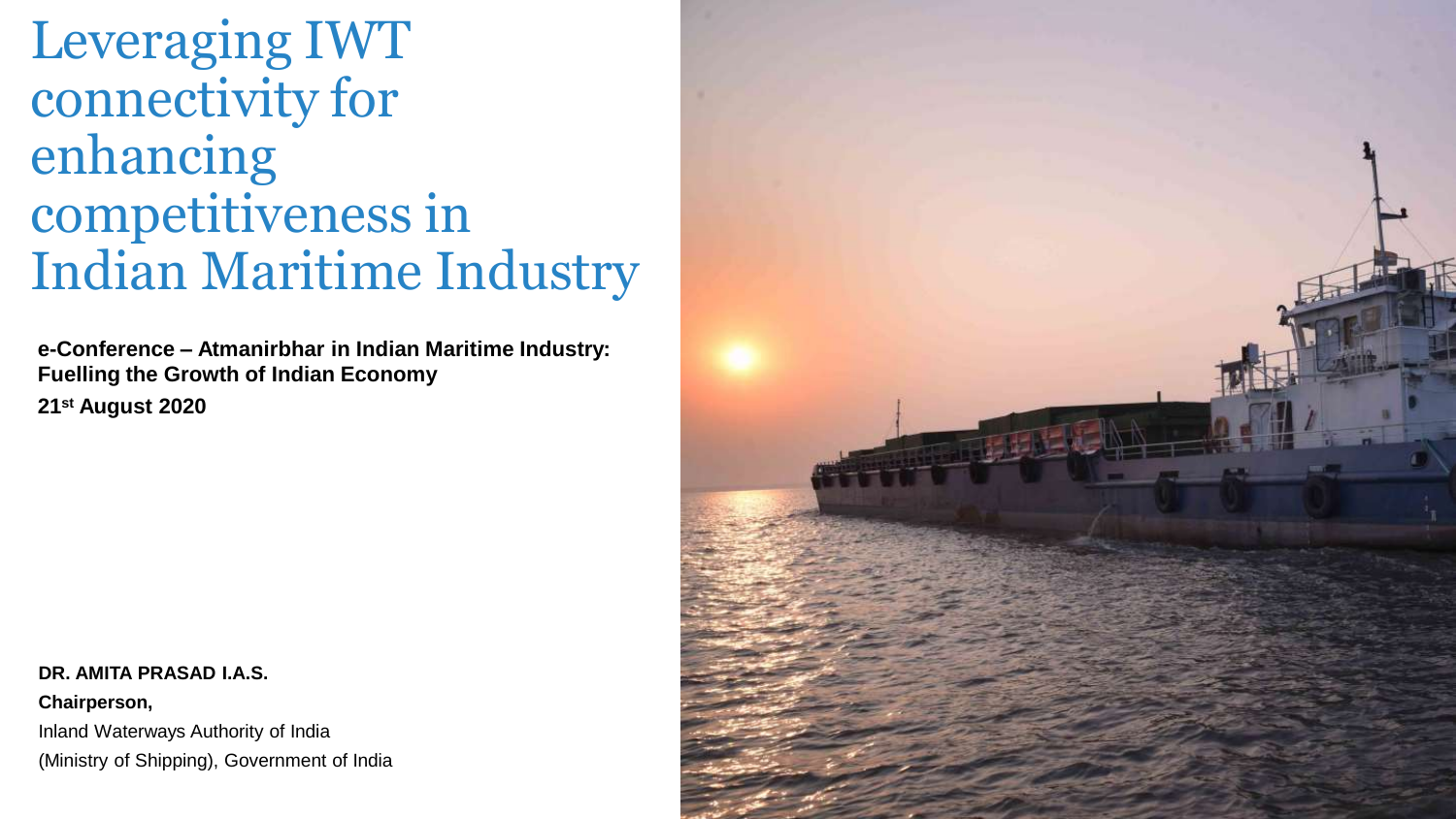## Inland Water Transport (IWT) sector overview



identified with potential for mechanized crafts**, 16** are currently operational

- **73.6** MMT traffic in FY 2019-20, **2.4** times increase since 2015
- Currently **2%** Modal share of IWT in comparison with other modes of transport in India
- Expected growth by 2030: **120** MMTPA New NWs to play a significant role in overall growth

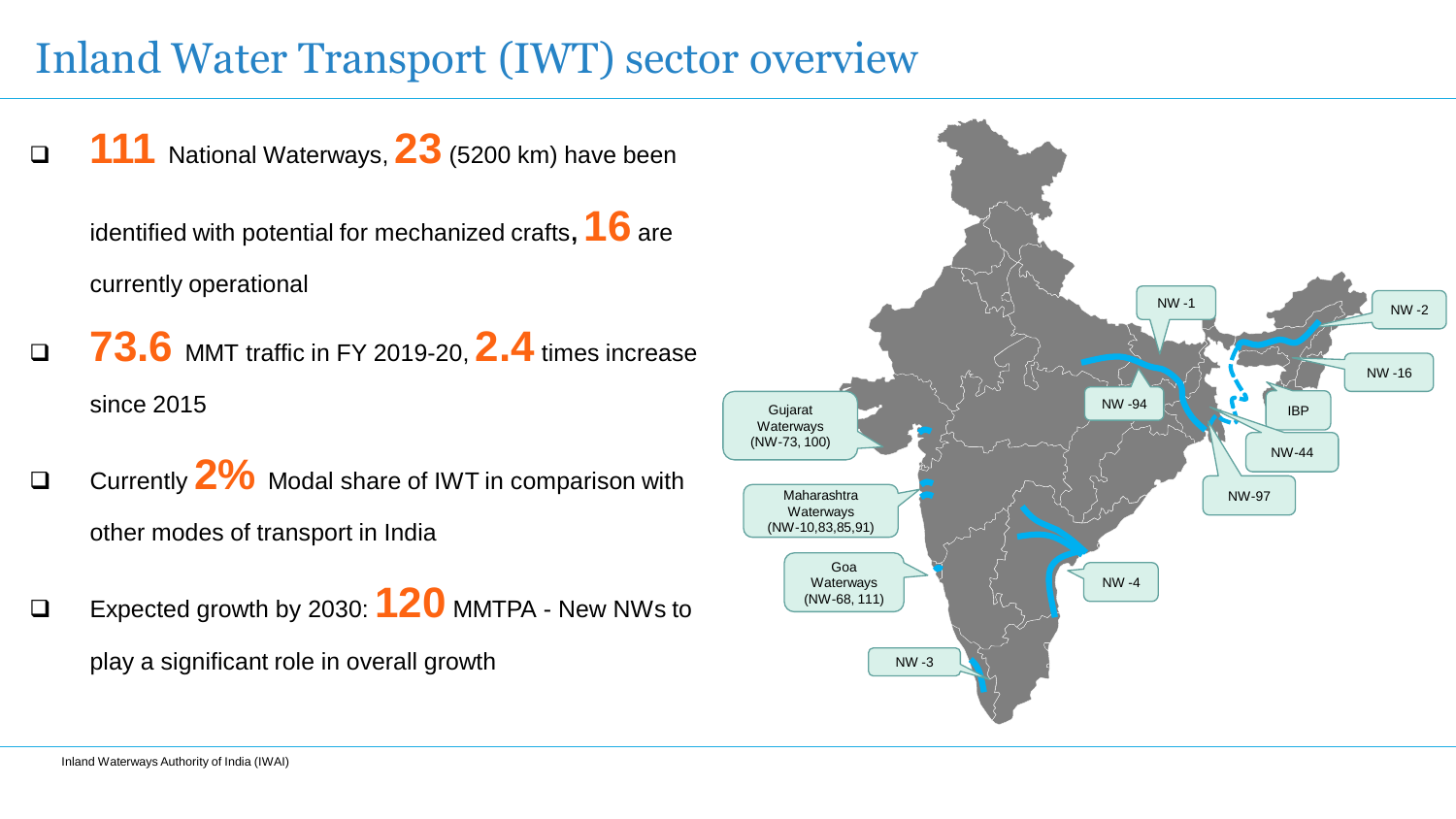### IWT is the key to boosting economic growth and promoting sustainable development.

Operational cost per ton per km through **Inland Waterways is INR 1.06** as compared to **INR 1.41 by rail** and **INR 2.28 by road.**

**A 2,000 DWT (deadweight tonnage) barge** can keep **125 trucks off** the road and **40 wagons off** the railroads thereby **relieving congestion** off road and railroad.



As per 2014 US Waterway Report, moving an identical volume of cargo by rail generates 30% more CO<sub>2</sub> emissions, and **1000% more CO**<sub>2</sub> **emissions when done by trucks**.

One horse power of energy on Inland Waterways can carry **25 times the load carried by roads** and **8 times of that carried by rail** making it the **most energy efficient mode** of transportation.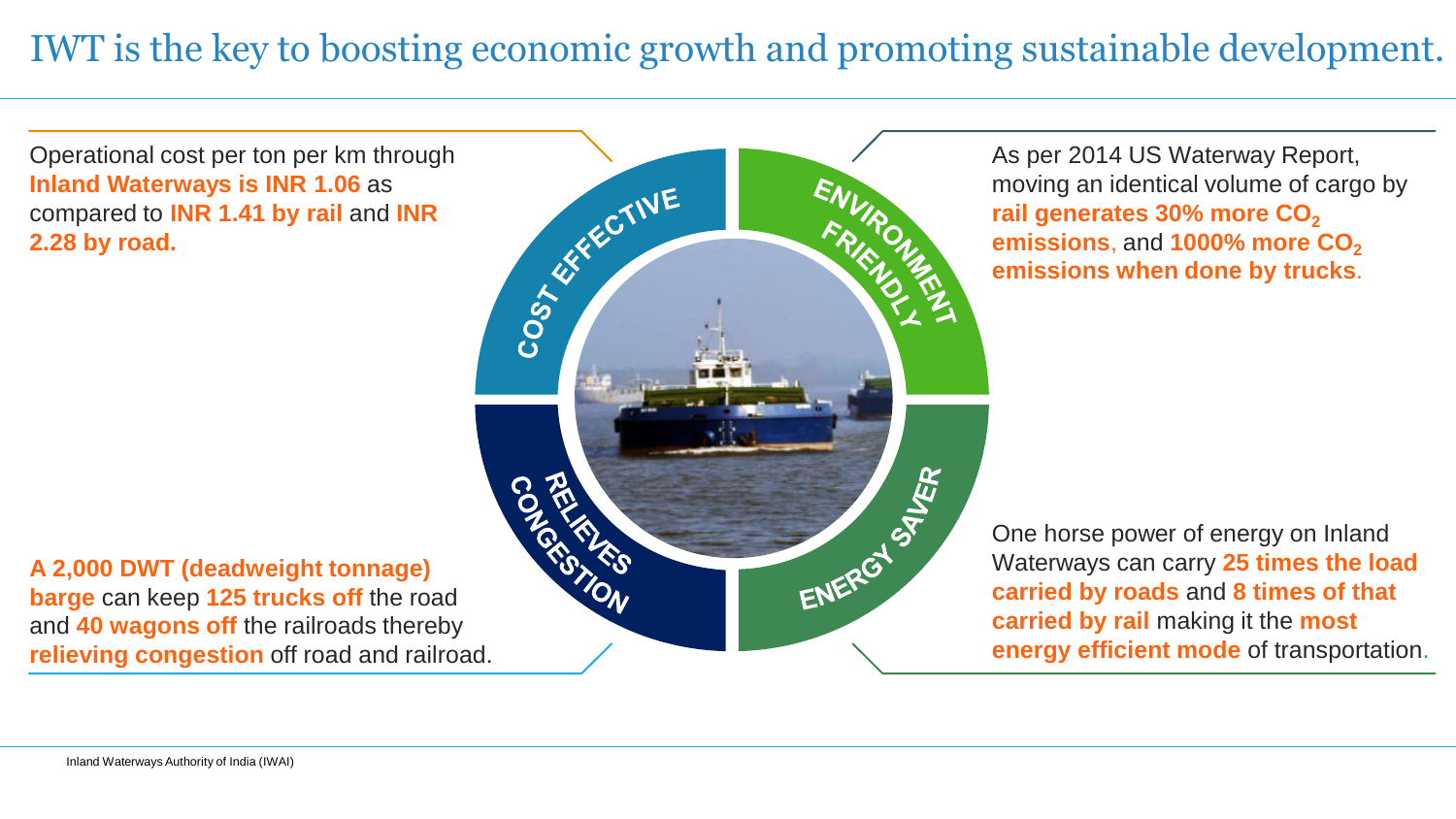In addition to economic benefits, IWT is also a medium for cultural enhancement as well as regional integration…

| <b>Other</b><br><b>Benefits of</b><br><b>Inland Water</b><br><b>Transport</b> | FE  | <b>Economic</b><br>enhancement         | Making Indian industry competitive thereby boosting market opportunities<br>and trade<br>Improved economic integration with economically weaker states       |
|-------------------------------------------------------------------------------|-----|----------------------------------------|--------------------------------------------------------------------------------------------------------------------------------------------------------------|
|                                                                               |     |                                        | Ease of trade thereby decongesting highly dominant road and rail networks<br>(providing supplementary mode)                                                  |
|                                                                               | H K | <b>Cultural</b><br>enhancement         | Negligible land requirement<br>Enhancement of cultural heritage along the River belts<br>Increase in tourism and related business opportunities<br>$\bullet$ |
|                                                                               |     | <b>Regional</b><br><b>Connectivity</b> | Reinforcing regional integration with Bangladesh, Bhutan, Myanmar and<br><b>Nepal</b><br>Connectivity with Indian Coastline enhancing domestic & EXIM trade  |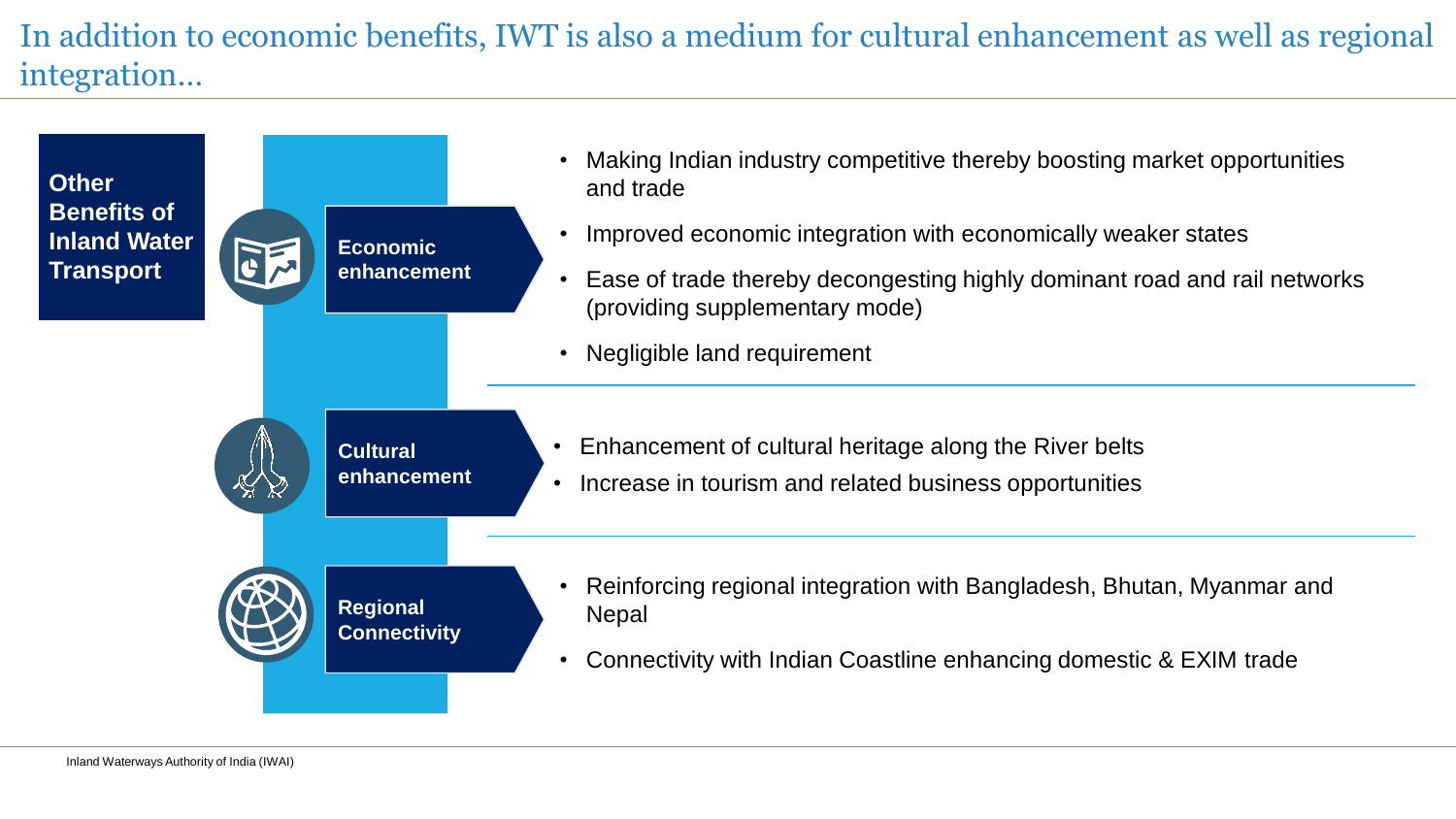## Five year vision

**Vision: Develop a self-sustainable, economical, safe & environment friendly supplementary mode of transport for the overall economic growth of the country**

#### **Initiatives taken to achieve vision**

- Increase modal share of IWT from current 2% to 2.5% by including bulk and containerised cargo
- Develop 5,000 kms of IWT routes across states (India@75 as per NITI Aayog)
- Enhance regional connectivity with North East India & neighbouring countries (Bangladesh, Nepal, Bhutan & Myanmar) through Eastern Waterway Connectivity – Transport Grid
- Integrate IWT with Coastal Shipping and other modes
- Target passenger / Cruise Tourism on waterways by encouraging private sector
- Focussing on infrastructure and service gaps
- Introduction of e-initiatives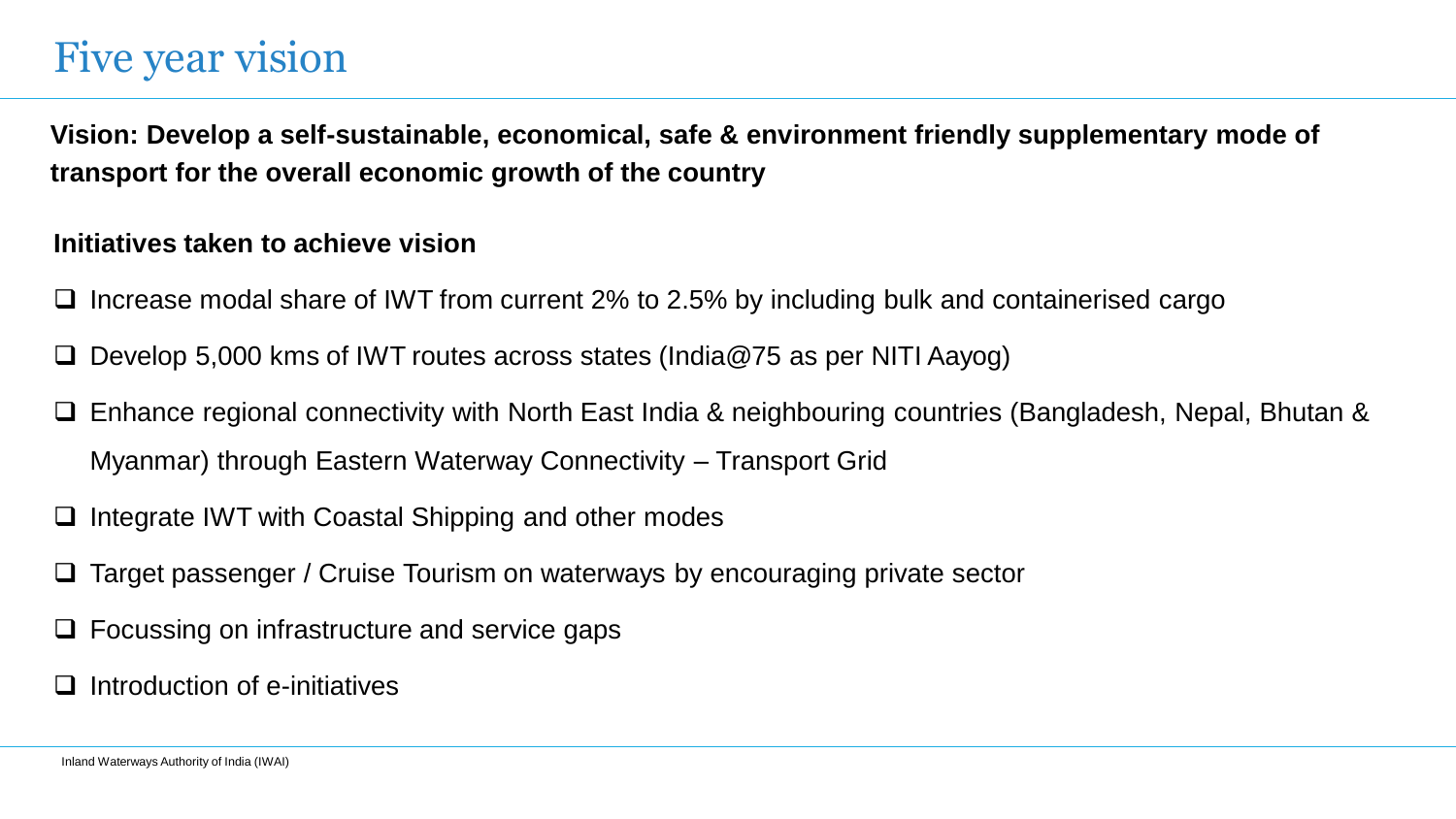#### Development of Eastern Grid: Connectivity with Bangladesh, Nepal, Bhutan and North Eastern States

*Indo Bangladesh Protocol Routes (IBP):*

**10** Protocol routes covering **2650** kms

- **13** Ports of Call (PoC) each in both countries
- **3.5** MMT traffic in FY 19-20, CAGR~11% over last 5 years
- **600** vessels, **3,600** voyages currently in a year
- $\Box$  Major commodities include fly ash, coal, stone chips, project cargo, steel products, containers etc.

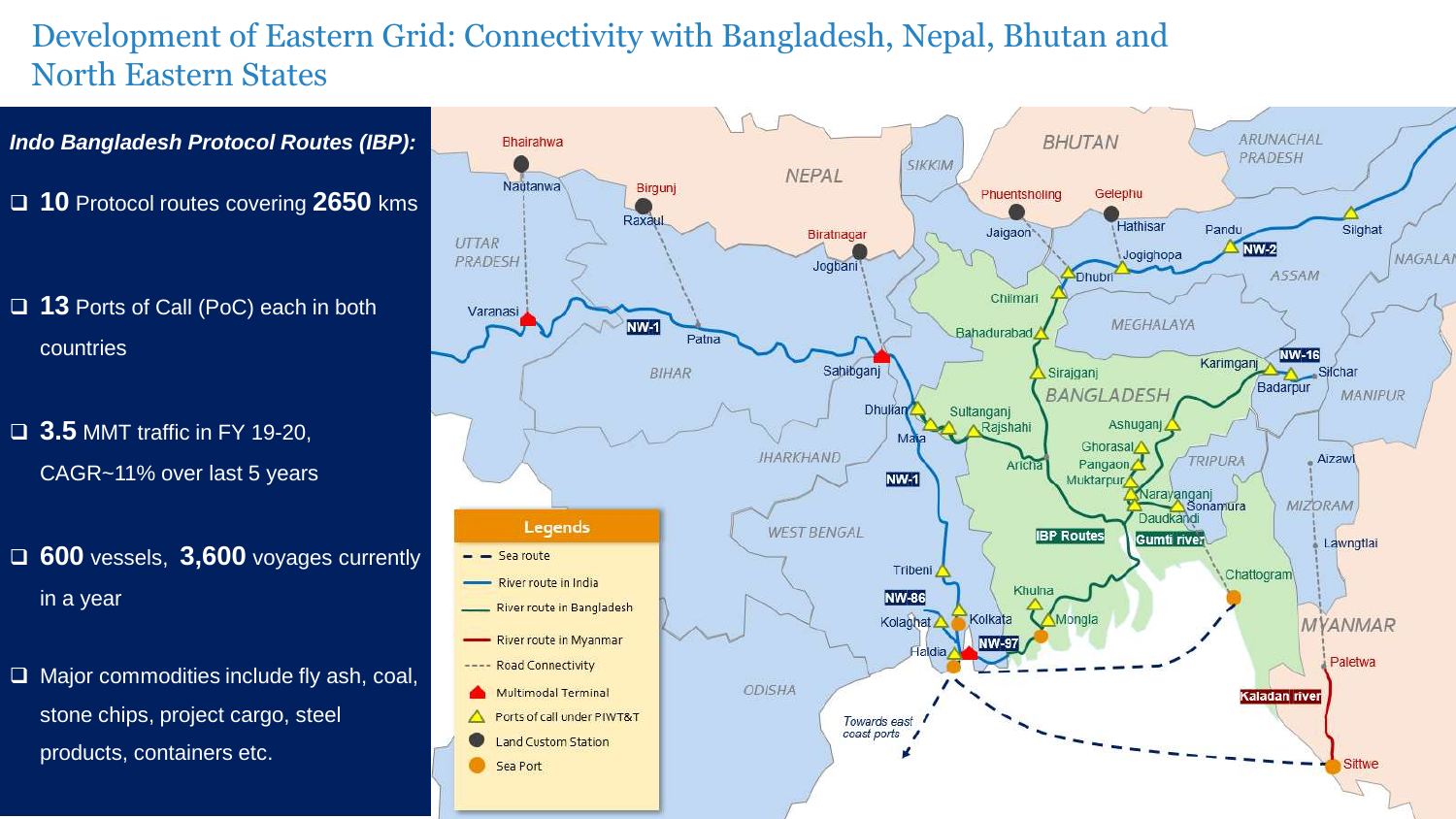#### Challenges in waterways and strategies adopted by IWAI

**Challenges Lack of awareness about IWT Shortage of IWT vessels and MRO facilities Lack of Operational infrastructure and allied logistics Lack of adequate skill and low technology adaptation Integration with Coastal Shipping and other modes Fairway development & Navigational aids** Possibilities and potential benefits being disseminated through **stakeholder interactions Targeted outreach programs** for Coal, Steel, Textiles and other potential industries **Promotion of River Cruise Tourism on River Ganga,** Brahmaputra, Goa & Kerala waterways **Financial assistance** provided under Shipbuilding Financial Assistance Policy (2016-2026) **Ship repair facilities** proposed at Sahibganj & Kolkata on NW-1 and Jogighopa & Pandu on NW-2 Improving safety through change in **Inland Vessels Act Single vessel (RSV – River Sea Vessel)** for both inland and coastal waters **Commencement of river sea movement:** Inland vessels (RSV) can now ply within 5 nautical miles of inshore traffic corridor during fair weather period (Bay of Bengal (1st December to 30th April), Arabian sea (1st September to 31st May) **IBP routes connectivity with sea ports** like Kolkata, Haldia and other east coast sea ports of India **National Inland Navigation Institute (NINI) set up by IWAI** Attracting younger talents through online courses for Serang, Master Class, Engine Class and Inland Engineer Regular conducts of COC (Certificate of Competency) exams in association with State Governments Conducts placement of trainees arranged with private barge operators. **Assess environmental and social impact** regularly to negate potential damage SOP on website for vessels plying on NWs including information on critical stretches and hot spots Regular **assured depth based dredging** on required stretches of NW-1 under JMVP  $\blacksquare$  INR 605 Cr committed for further development of NW  $-$  2, IBP routes and NW-16 **Development of multimodal / intermodal terminals** on NW-1, NW-2 & NW-16 **Appointment of Private O&M operators** for IWAI terminals with operational and marketing experience for ensuring cargo commitment Addressing technological bottlenecks through **digitization of IWAI services** (PANI, CarD, FOCAL, LADIS etc)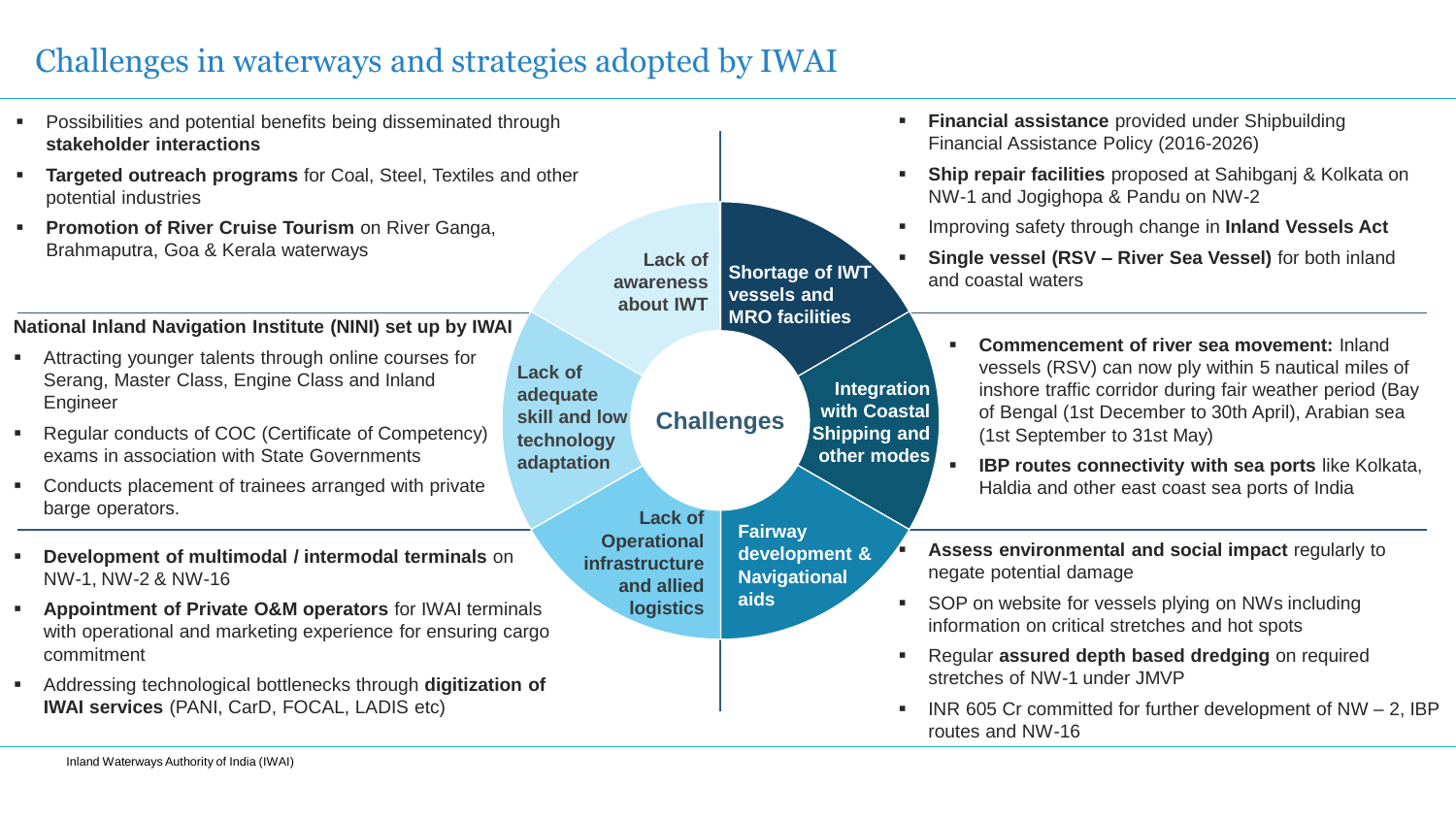# IWAI Expects

- Industry to take advantage of the Waterways
- Shift Cargo to Water
- Identify problems and resolve them
- Evolve " Future Proof" strategy with support of all stakeholders, users and

operators